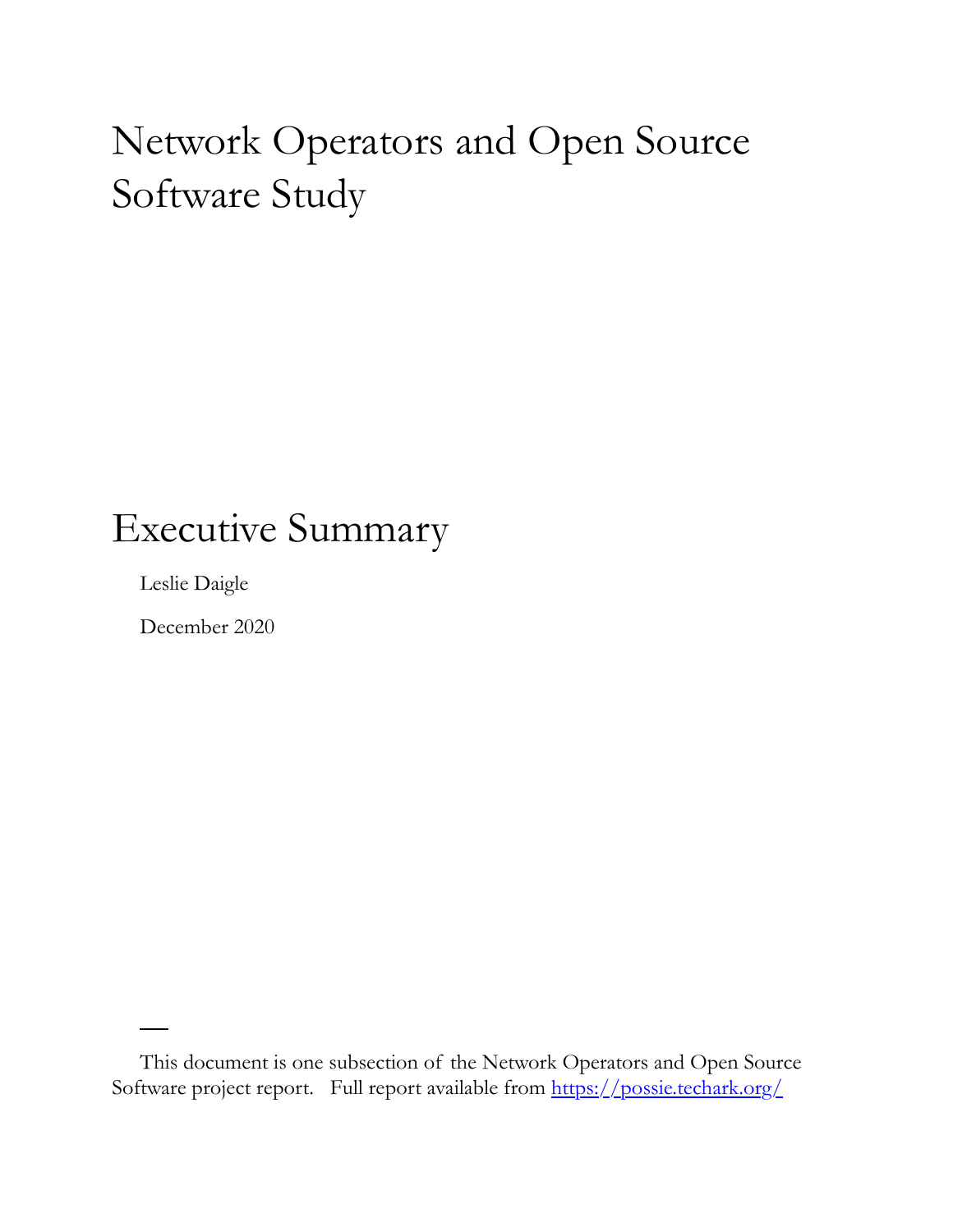# Key findings from the Network Operator OSS study

Increasingly, $1$  open source software (OSS) is important to network operators of all types. Interests vary, perhaps stemming from a desire to reduce dependency on any single hardware vendor (by having vendor-neutral software), a preference to be able to examine the source code for independent security review, or something completely different.

 By the very nature of OSS development, engagement is essential to ensure that the software delivered fulfills an actual need and is useful in an operational context. However, while it is clear that hardware vendors are engaging in community open source projects to serve networking needs, such as those at the Linux Foundation Networking effort<sup>2</sup>, it is less evident whether network operators are engaged in developing the very open source software of which they are targeted to be consumers.

This project canvassed network operators (individual contributors (IC) and decision makers (DM)) to gather information about their stance towards OSS, with a view to understanding what might increase operator engagement, and where current OSS efforts might be falling short of network operator needs.

The full results from the project (questionnaire and pilot development project) reveal many interesting findings. The three key takeaways can be summarized as follows.

#### **Why don't network operators contribute to OSS development in their own interests?**

The top reason cited for not contributing was a lack of available resources (personnel cycles). This was especially notable from the decision maker respondents (76%), although it was also a clear message from individual contributors (50%).

<sup>&</sup>lt;sup>1</sup> https://inform.tmforum.org/features-and-analysis/2015/09/three-reasons-why-open-source-softwareis-good-for-network-operators/

<sup>&</sup>lt;sup>2</sup> https://www.lfnetworking.org/ June 2020, asserts: "9 of 10 Top open source networking projects are hosted at The Linux Foundation; 10 largest

Networking vendors are active Linux Foundation members"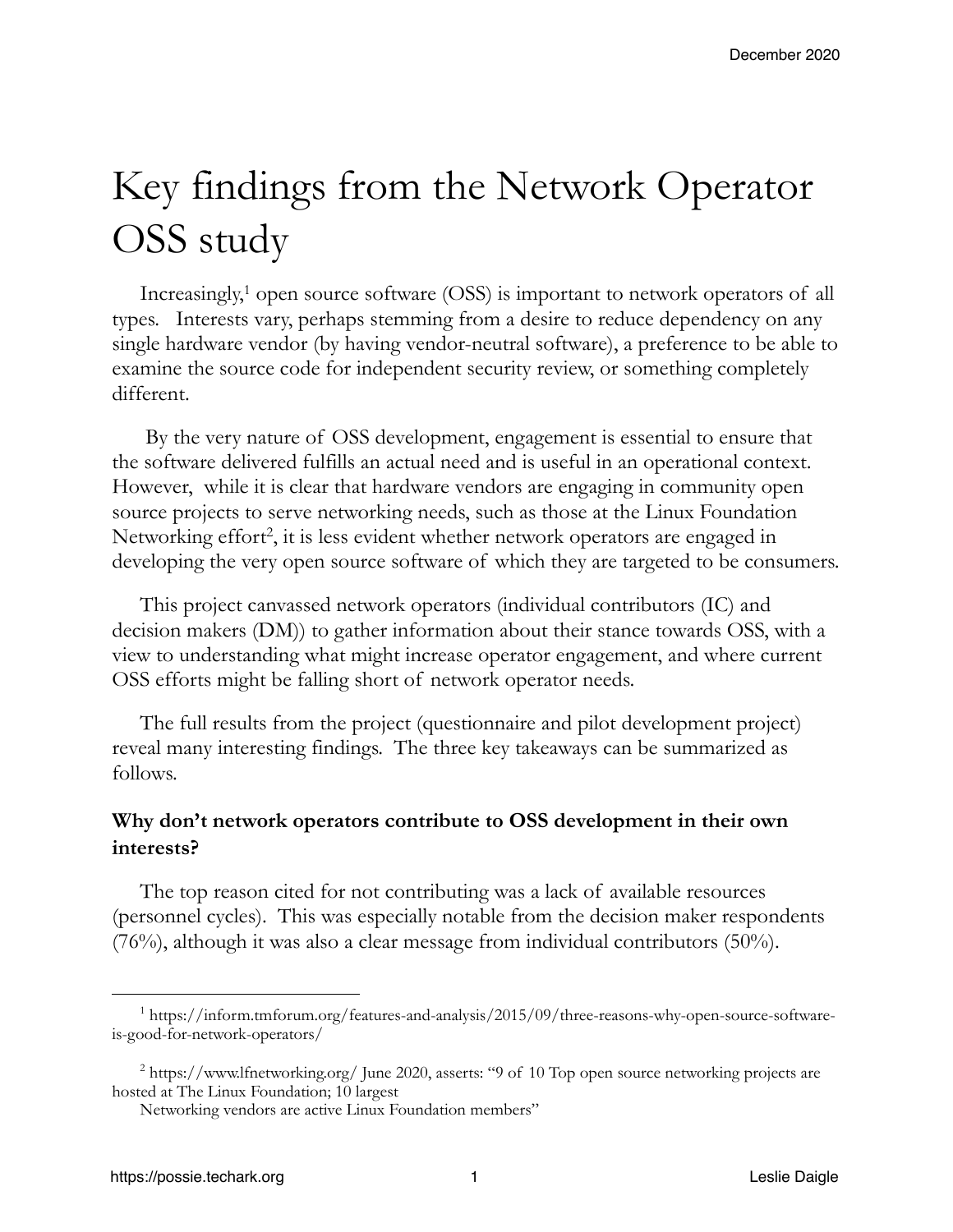Individual contributors also cited a lack of requisite skills as a major impediment.

Notably, most respondents did *not* select answers to say they had no use for OSS or failed to see any value in contributing to external projects.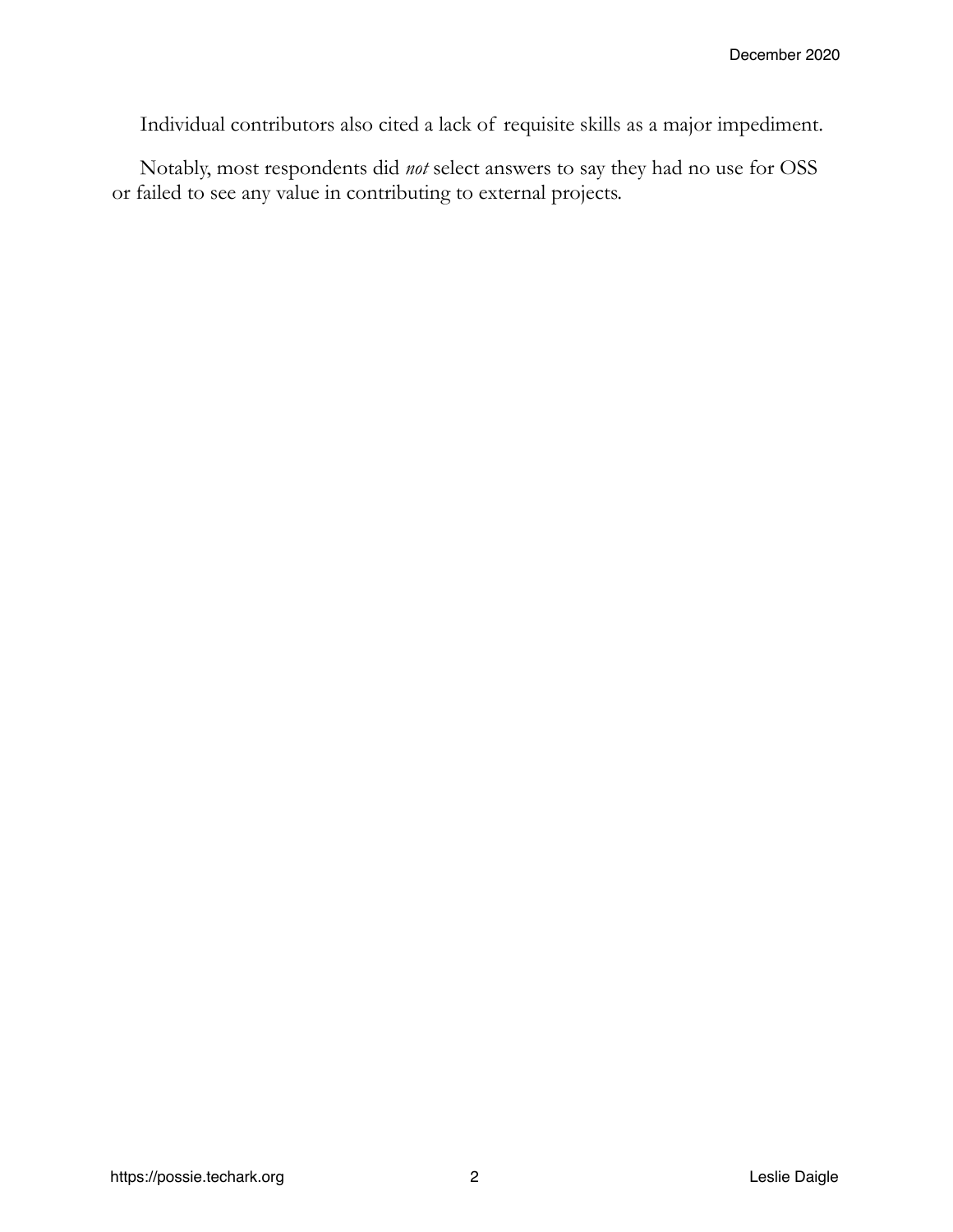

*Chart KeyFindings-1*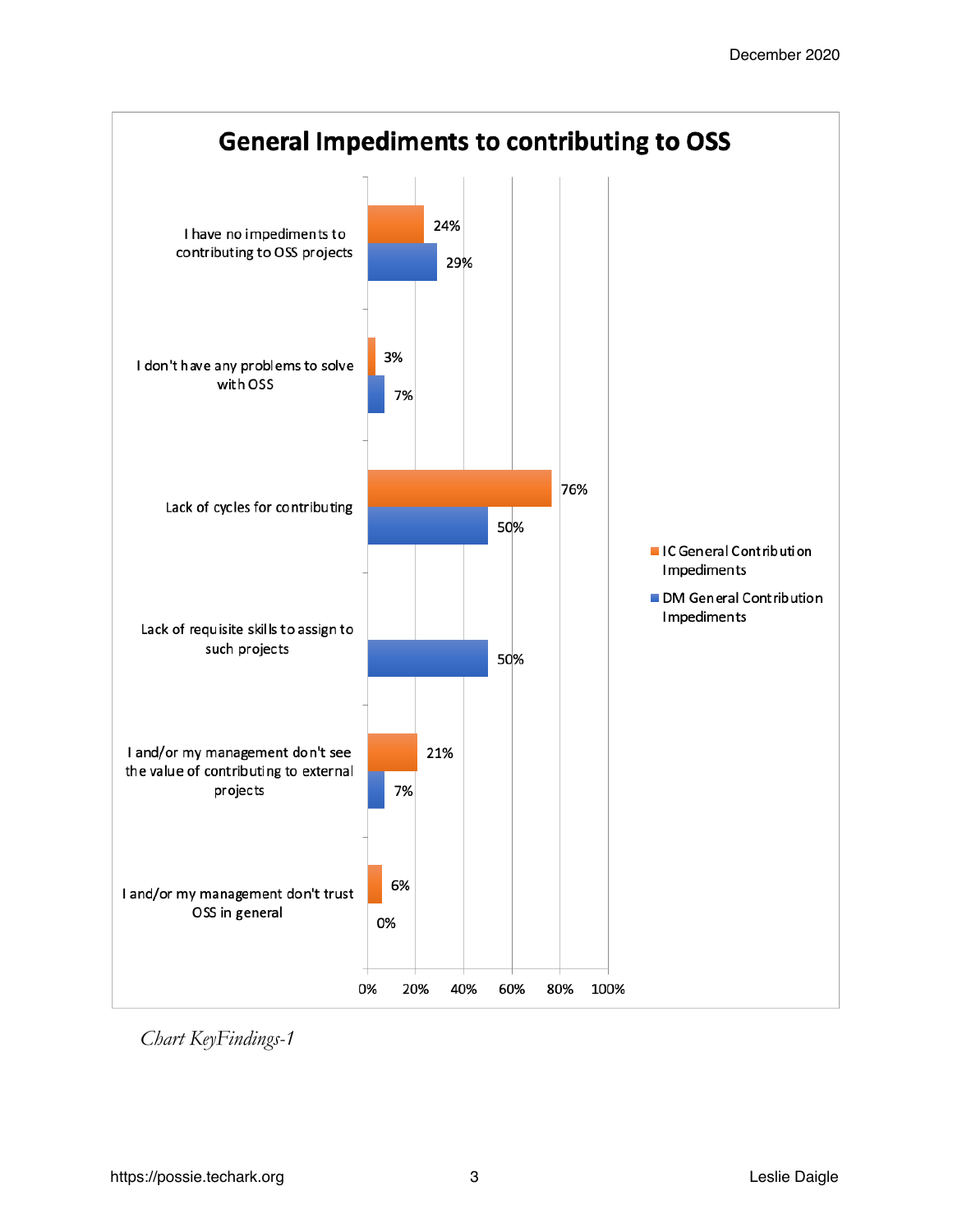#### **What's missing in the OSS landscape?**

Respondents most strongly supported "Open standards reference implementations" as a gap in the OSS landscape (86% of decision makers and 68% of individual contributors selected it).

Importantly, roughly 50% (combined) would contribute to projects to address the perceived lack of OSS open standards reference implementations

Decision makers and individual contributors had differing perspectives on what was the second most important OSS gap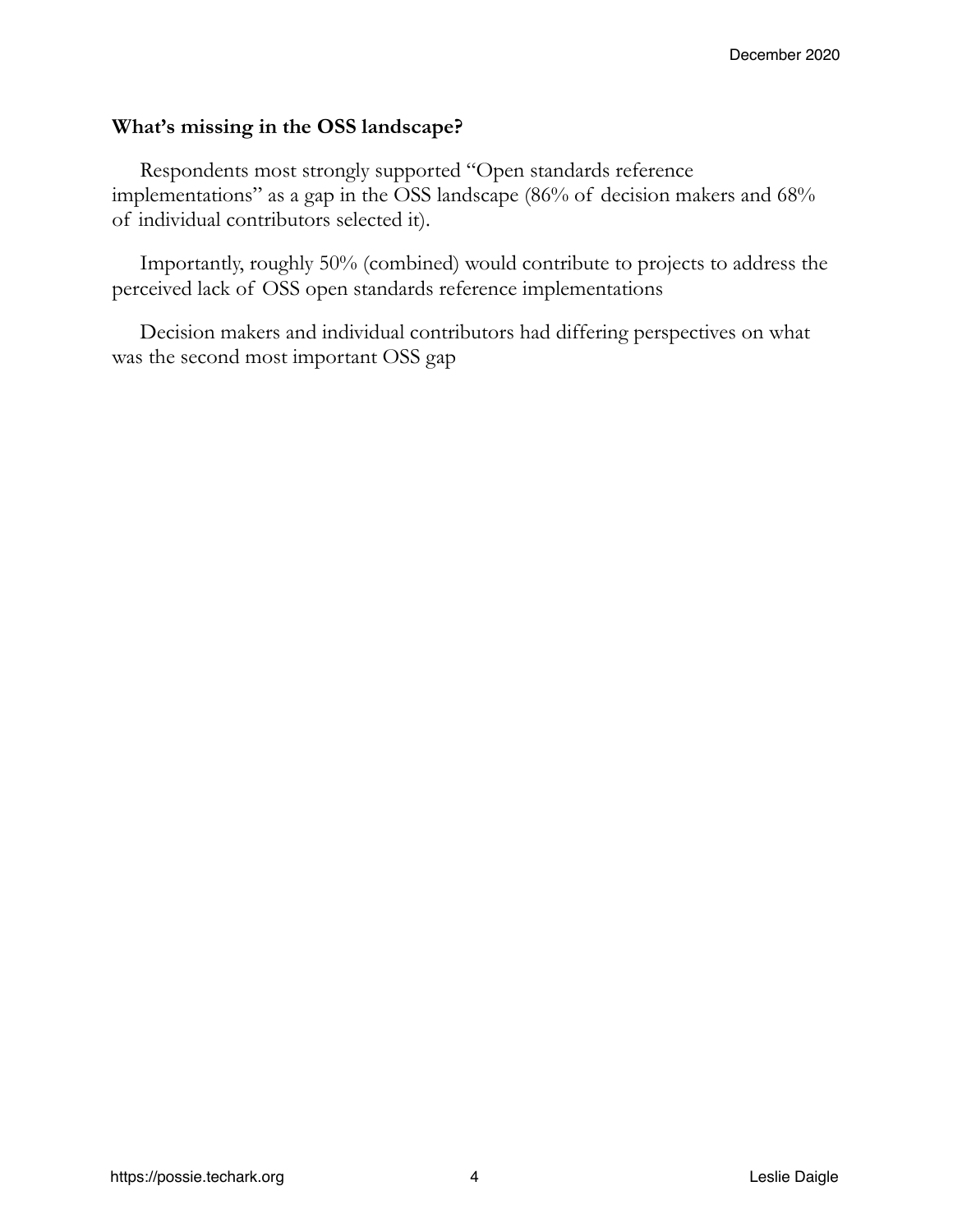

*Chart KeyFindings-2*

#### **Can we address these issues through collaborative open source development?**

The pilot project component of the project, which focused on taking an existing set of collaborating network operators with an identified tool need, revealed one important lesson: for success of collaborative open source software projects, an